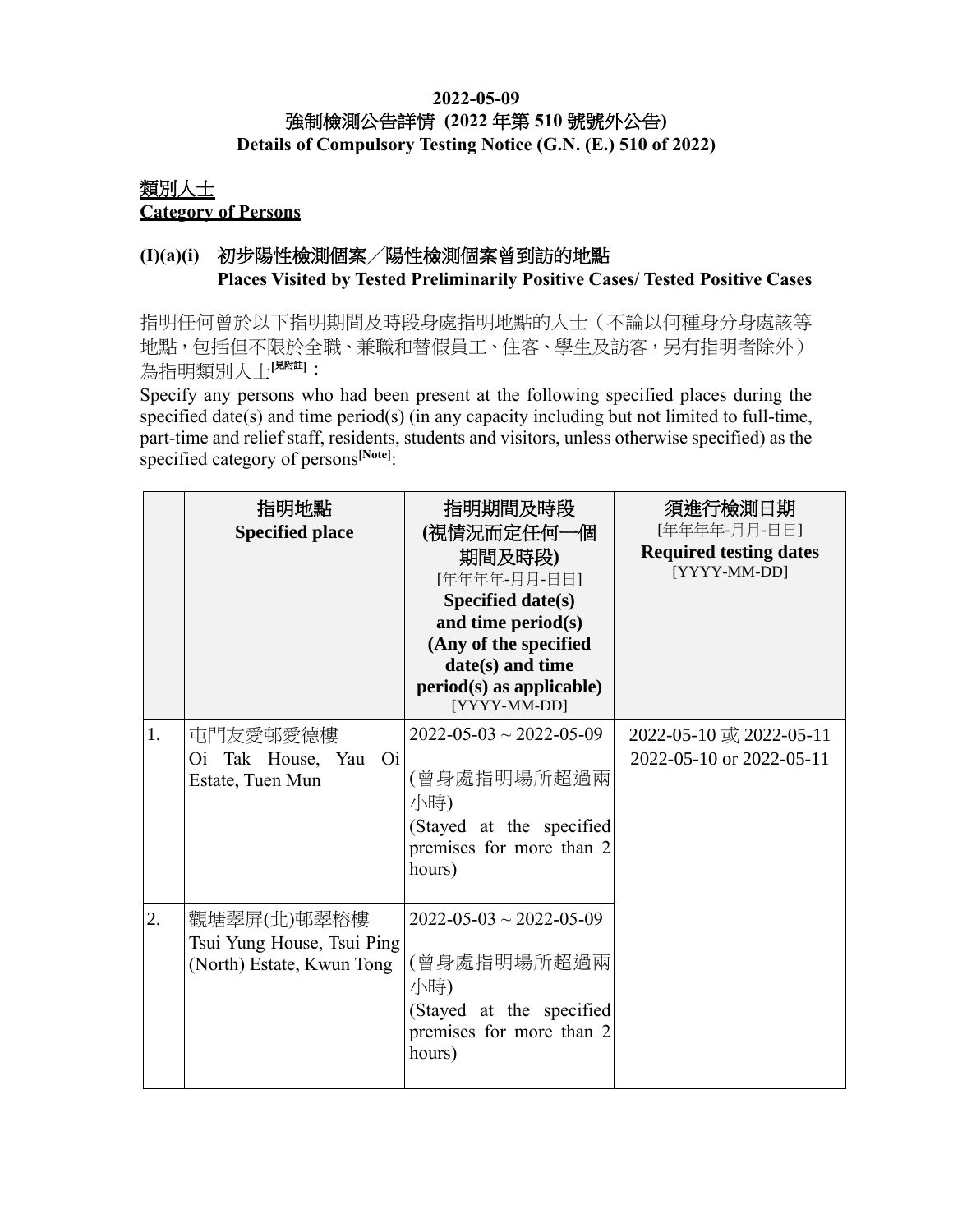|                  | 指明地點<br><b>Specified place</b>                                                | 指明期間及時段<br>(視情況而定任何一個<br>期間及時段)<br>[年年年年-月月-日日]<br>Specified date(s)<br>and time period(s)<br>(Any of the specified<br>date(s) and time<br>$period(s)$ as applicable)<br>[YYYY-MM-DD] | 須進行檢測日期<br>[年年年年-月月-日日]<br><b>Required testing dates</b><br>[YYYY-MM-DD] |
|------------------|-------------------------------------------------------------------------------|---------------------------------------------------------------------------------------------------------------------------------------------------------------------------------------|--------------------------------------------------------------------------|
| 3.               | 荃灣享成街10號香城大廈 <br>Heung Shing Building, 10<br>Heung Shing Street, Tsuen<br>Wan | $2022 - 05 - 03 \sim 2022 - 05 - 09$<br>(曾身處指明場所超過兩<br>小時)<br>(Stayed at the specified<br>premises for more than 2<br>hours)                                                          | 2022-05-10 或 2022-05-11<br>2022-05-10 or 2022-05-11                      |
| $\overline{4}$ . | 沙田銀禧花園 1座<br>Block 1, Jubilee Garden,<br>Sha Tin                              | $2022 - 05 - 03 \sim 2022 - 05 - 09$<br>(曾身處指明場所超過兩<br>小時)<br>(Stayed at the specified<br>premises for more than 2<br>hours)                                                          |                                                                          |
| 5.               | 荃灣豪景花園富儷閣<br>Heights,<br>Hong<br>Fontana<br>Kong Garden, Tsuen Wan            | $2022 - 05 - 03 \sim 2022 - 05 - 09$<br>(曾身處指明場所超過兩<br>小時)<br>(Stayed at the specified<br>premises for more than 2<br>hours)                                                          |                                                                          |
| 6.               | 元朗尚悅8座<br>Tower 8, The Reach, Yuen<br>Long                                    | $2022 - 05 - 03 \sim 2022 - 05 - 09$<br>(曾身處指明場所超過兩<br>小時)<br>(Stayed at the specified<br>premises for more than 2<br>hours)                                                          |                                                                          |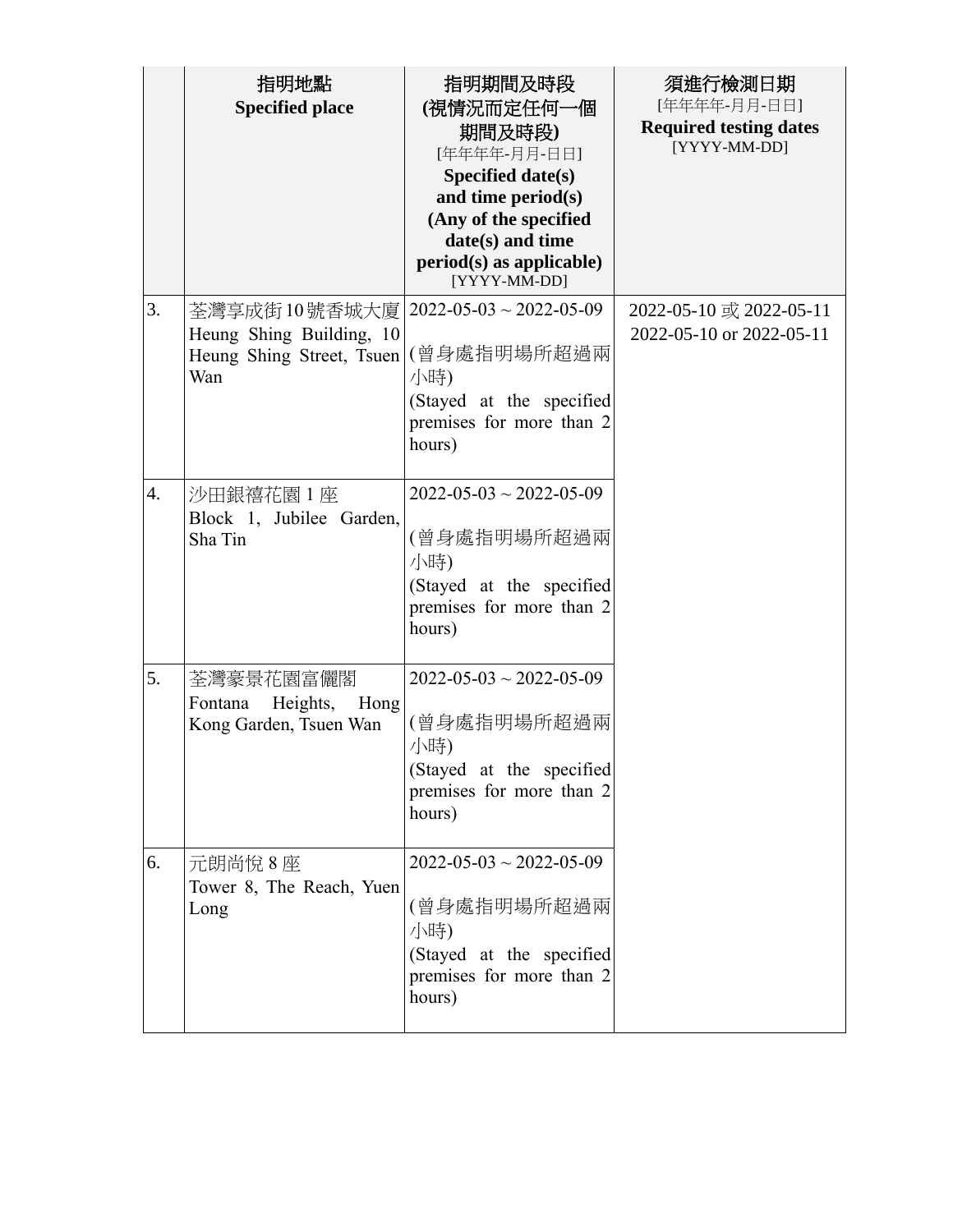|     | 指明地點<br><b>Specified place</b>                                 | 指明期間及時段<br>(視情況而定任何一個<br>期間及時段)<br>[年年年年-月月-日日]<br>Specified date(s)<br>and time period(s)<br>(Any of the specified<br>date(s) and time<br>$period(s)$ as applicable)<br>[YYYY-MM-DD] | 須進行檢測日期<br>[年年年年-月月-日日]<br><b>Required testing dates</b><br>[YYYY-MM-DD] |
|-----|----------------------------------------------------------------|---------------------------------------------------------------------------------------------------------------------------------------------------------------------------------------|--------------------------------------------------------------------------|
| 7.  | 葵涌大窩口邨富賢樓<br>Fu Yin House, Tai Wo Hau<br>Estate, Kwai Chung    | $2022 - 05 - 03 \sim 2022 - 05 - 09$<br>(曾身處指明場所超過兩<br>小時)<br>(Stayed at the specified<br>premises for more than 2<br>hours)                                                          | 2022-05-10 或 2022-05-11<br>2022-05-10 or 2022-05-11                      |
| 8.  | 屯門翠寧花園 2座<br>Block 2, Tsui Ning Garden,<br>Tuen Mun            | $2022 - 05 - 03 \sim 2022 - 05 - 09$<br>(曾身處指明場所超過兩<br>小時)<br>(Stayed at the specified<br>premises for more than 2<br>hours)                                                          |                                                                          |
| 9.  | 天水圍天悅邨悅貴樓<br>Yuet Kwai House, Tin Yuet<br>Estate, Tin Shui Wai | $2022 - 05 - 03 \sim 2022 - 05 - 09$<br>(曾身處指明場所超過兩<br>小時)<br>(Stayed at the specified<br>premises for more than 2<br>hours)                                                          |                                                                          |
| 10. | 天水圍天逸邨逸濤樓<br>Yat To House, Tin Yat<br>Estate, Tin Shui Wai     | $2022 - 05 - 03 \sim 2022 - 05 - 09$<br>(曾身處指明場所超過兩<br>小時)<br>(Stayed at the specified<br>premises for more than 2<br>hours)                                                          |                                                                          |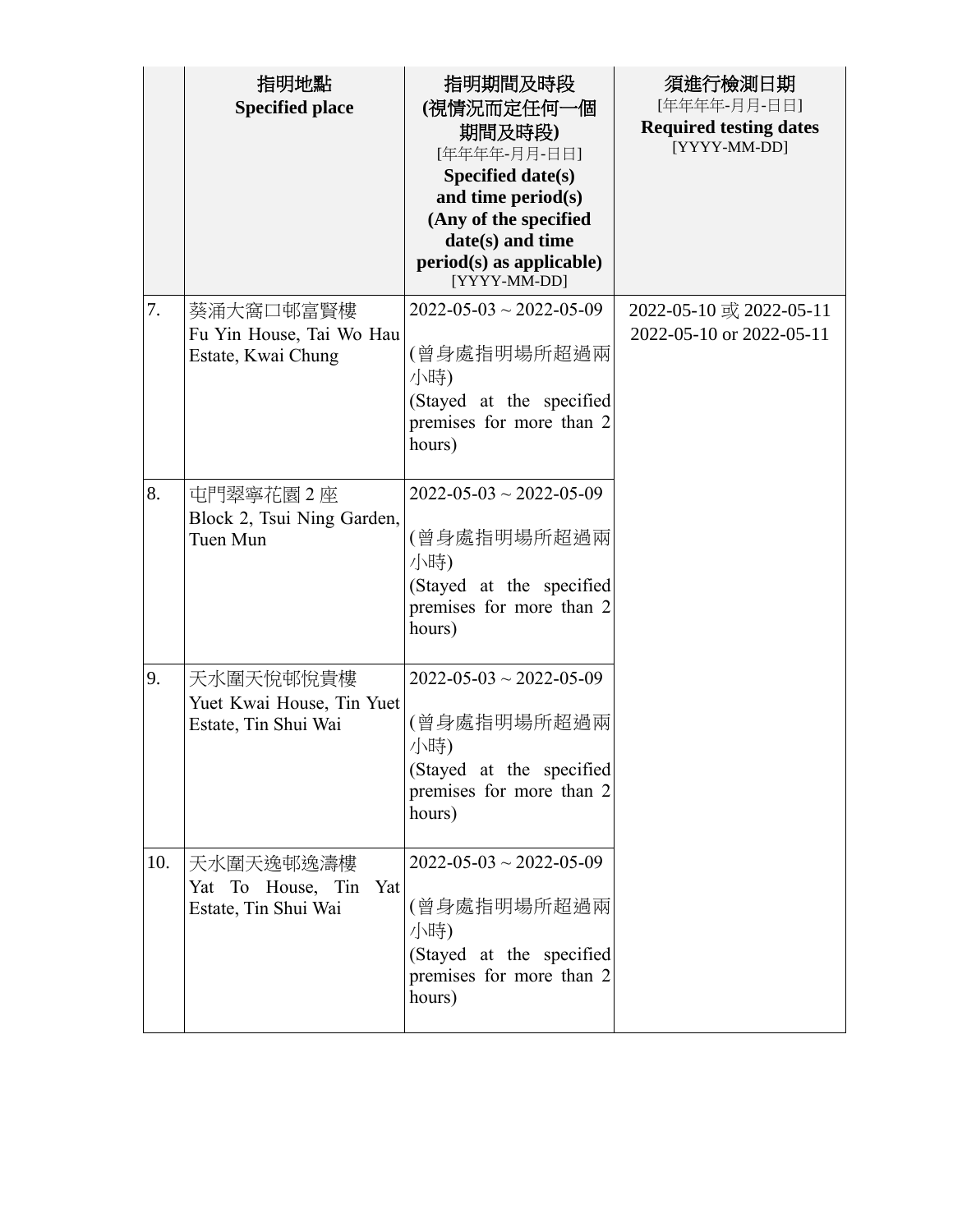|     | 指明地點<br><b>Specified place</b>                                                                                 | 指明期間及時段<br>(視情況而定任何一個<br>期間及時段)<br>[年年年年-月月-日日]<br>Specified date(s)<br>and time period(s)<br>(Any of the specified<br>date(s) and time<br>$period(s)$ as applicable)<br>[YYYY-MM-DD] | 須進行檢測日期<br>[年年年年-月月-日日]<br><b>Required testing dates</b><br>[YYYY-MM-DD] |
|-----|----------------------------------------------------------------------------------------------------------------|---------------------------------------------------------------------------------------------------------------------------------------------------------------------------------------|--------------------------------------------------------------------------|
| 11. | 青衣盈翠半島 10座<br>Tower 10, Tierra Verde,<br>Tsing Yi                                                              | $2022 - 05 - 03 \sim 2022 - 05 - 09$<br>(曾身處指明場所超過兩<br>小時)<br>(Stayed at the specified<br>premises for more than 2<br>hours)                                                          | 2022-05-10 或 2022-05-11<br>2022-05-10 or 2022-05-11                      |
| 12. | 屯門富泰邨仁泰樓<br>Yan Tai House, Fu<br>Tai<br>Estate, Tuen Mun                                                       | $2022 - 05 - 03 \sim 2022 - 05 - 09$<br>(曾身處指明場所超過兩<br>小時)<br>(Stayed at the specified<br>premises for more than 2<br>hours)                                                          |                                                                          |
| 13. | 將軍澳日出康城首都 5 座   2022-05-03 ~ 2022-05-09<br>威尼斯<br>Tower 5,<br>Venice,<br>Capitol, Lohas Park, Tseung<br>Kwan O | The   (曾身處指明場所超過兩<br>小時)<br>(Stayed at the specified<br>premises for more than 2<br>hours)                                                                                            |                                                                          |
| 14. | 將軍澳彩明苑彩楊閣<br>Choi Yeung House, Choi<br>Ming Court, Tseung Kwan<br>$\overline{O}$                               | $2022 - 05 - 03 \sim 2022 - 05 - 09$<br>(曾身處指明場所超過兩<br>小時)<br>(Stayed at the specified<br>premises for more than 2<br>hours)                                                          |                                                                          |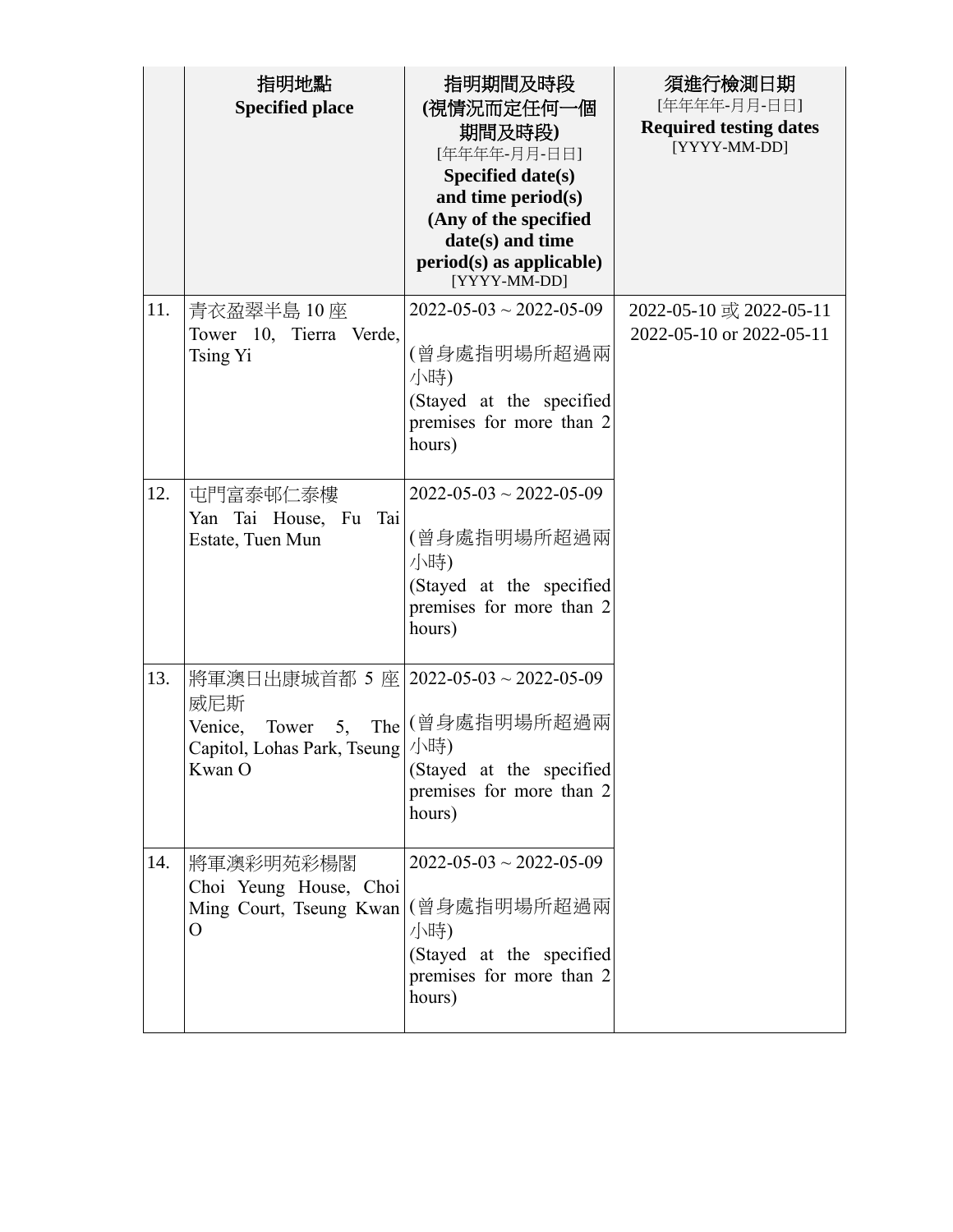|     | 指明地點<br><b>Specified place</b>                            | 指明期間及時段<br>(視情況而定任何一個<br>期間及時段)<br>[年年年年-月月-日日]<br>Specified date(s)<br>and time period(s)<br>(Any of the specified<br>date(s) and time<br>$period(s)$ as applicable)<br>[YYYY-MM-DD] | 須進行檢測日期<br>[年年年年-月月-日日]<br><b>Required testing dates</b><br>[YYYY-MM-DD] |
|-----|-----------------------------------------------------------|---------------------------------------------------------------------------------------------------------------------------------------------------------------------------------------|--------------------------------------------------------------------------|
| 15. | 葵涌葵賢苑葵謙閣<br>Kwai Him House, Kwai Yin<br>Court, Kwai Chung | $2022 - 05 - 03 \sim 2022 - 05 - 09$<br>(曾身處指明場所超過兩<br>小時)<br>(Stayed at the specified<br>premises for more than 2<br>hours)                                                          | 2022-05-10 或 2022-05-11<br>2022-05-10 or 2022-05-11                      |
| 16. | 屯門兆康苑兆豪閣<br>Siu Ho House, Siu Hong<br>Court, Tuen Mun     | $2022 - 05 - 03 \sim 2022 - 05 - 09$<br>(曾身處指明場所超過兩<br>小時)<br>(Stayed at the specified<br>premises for more than 2<br>hours)                                                          |                                                                          |
| 17. | 屯門兆麟苑銀麟閣<br>Ngan Lun House, Siu Lun<br>Court, Tuen Mun    | $2022 - 05 - 03 \sim 2022 - 05 - 09$<br>(曾身處指明場所超過兩<br>小時)<br>(Stayed at the specified<br>premises for more than 2<br>hours)                                                          |                                                                          |
| 18. | 沙田廣源邨廣橡樓<br>Oak House, Kwong Yuen<br>Estate, Sha Tin      | $2022 - 05 - 03 \sim 2022 - 05 - 09$<br>(曾身處指明場所超過兩<br>小時)<br>(Stayed at the specified<br>premises for more than 2<br>hours)                                                          |                                                                          |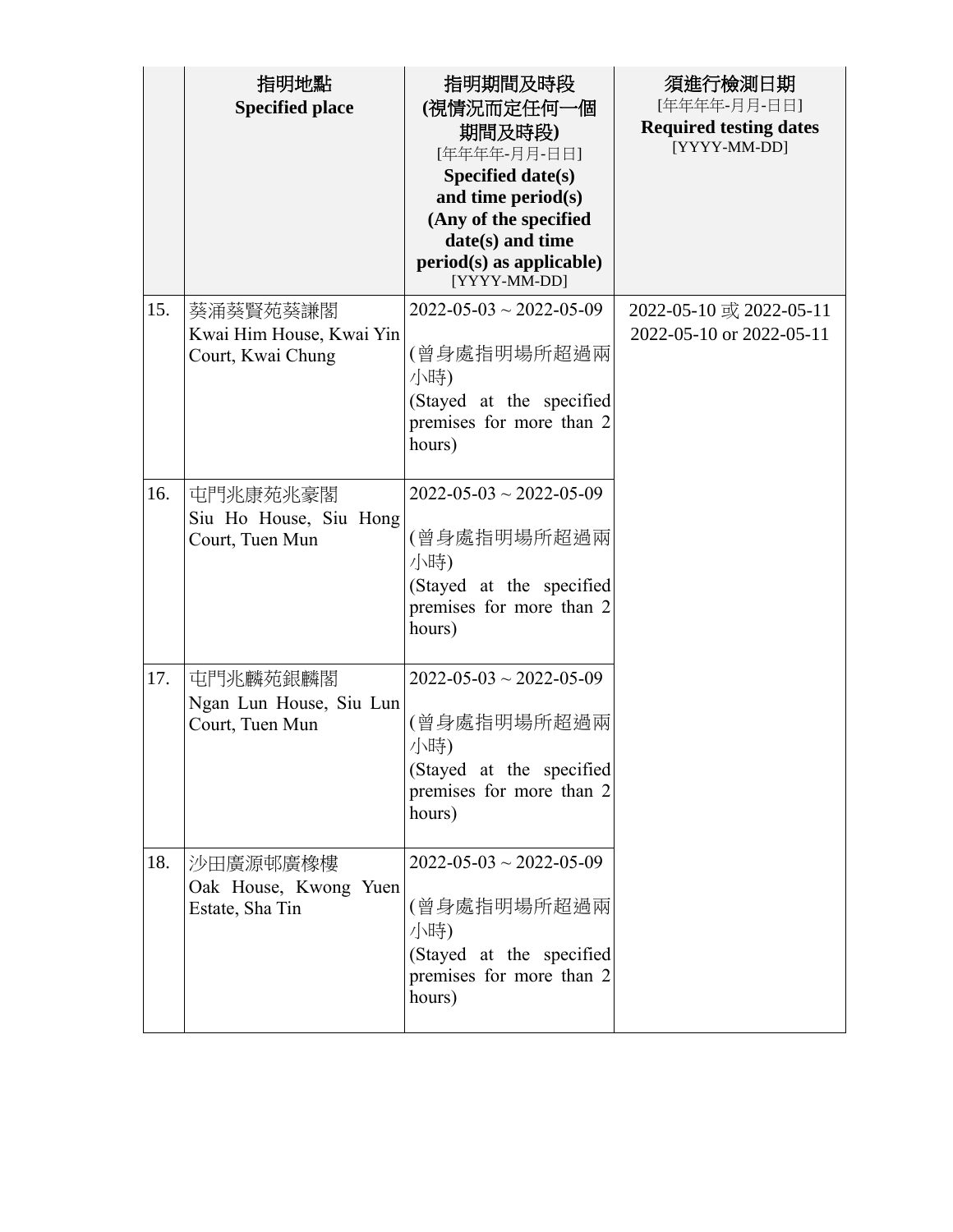|     | 指明地點<br><b>Specified place</b>                                                                                    | 指明期間及時段<br>(視情況而定任何一個<br>期間及時段)<br>[年年年年-月月-日日]<br>Specified date(s)<br>and time period(s)<br>(Any of the specified<br>date(s) and time<br>$period(s)$ as applicable)<br>[YYYY-MM-DD] | 須進行檢測日期<br>[年年年年-月月-日日]<br><b>Required testing dates</b><br>[YYYY-MM-DD] |
|-----|-------------------------------------------------------------------------------------------------------------------|---------------------------------------------------------------------------------------------------------------------------------------------------------------------------------------|--------------------------------------------------------------------------|
| 19. | 上水彩園邨彩屏樓<br>Choi Ping House, Choi Yuen<br>Estate, Sheung Shui                                                     | $2022 - 05 - 03 \sim 2022 - 05 - 09$<br>(曾身處指明場所超過兩<br>小時)<br>(Stayed at the specified<br>premises for more than 2<br>hours)                                                          | 2022-05-10 或 2022-05-11<br>2022-05-10 or 2022-05-11                      |
| 20. | 牛頭角觀塘花園大廈燕子   2022-05-03~2022-05-09<br>樓<br>Yin Chee Lau, Kwun Tong (曾身處指明場所超過兩<br>Garden Estate, Ngau Tau<br>Kok | 小時)<br>(Stayed at the specified<br>premises for more than 2<br>hours)                                                                                                                 |                                                                          |
| 21. | 薄扶林華富二邨華泰樓<br>Wah Tai House, Wah Fu (II)<br>Estate, Pok Fu Lam                                                    | $2022 - 05 - 03 \sim 2022 - 05 - 09$<br>(曾身處指明場所超過兩<br>小時)<br>(Stayed at the specified<br>premises for more than 2<br>hours)                                                          |                                                                          |
| 22. | 油塘高翔苑高恆閣<br>Ko Hang House, Ko Cheung<br>Court, Yau Tong                                                           | $2022 - 05 - 03 \sim 2022 - 05 - 09$<br>(曾身處指明場所超過兩<br>小時)<br>(Stayed at the specified<br>premises for more than 2<br>hours)                                                          |                                                                          |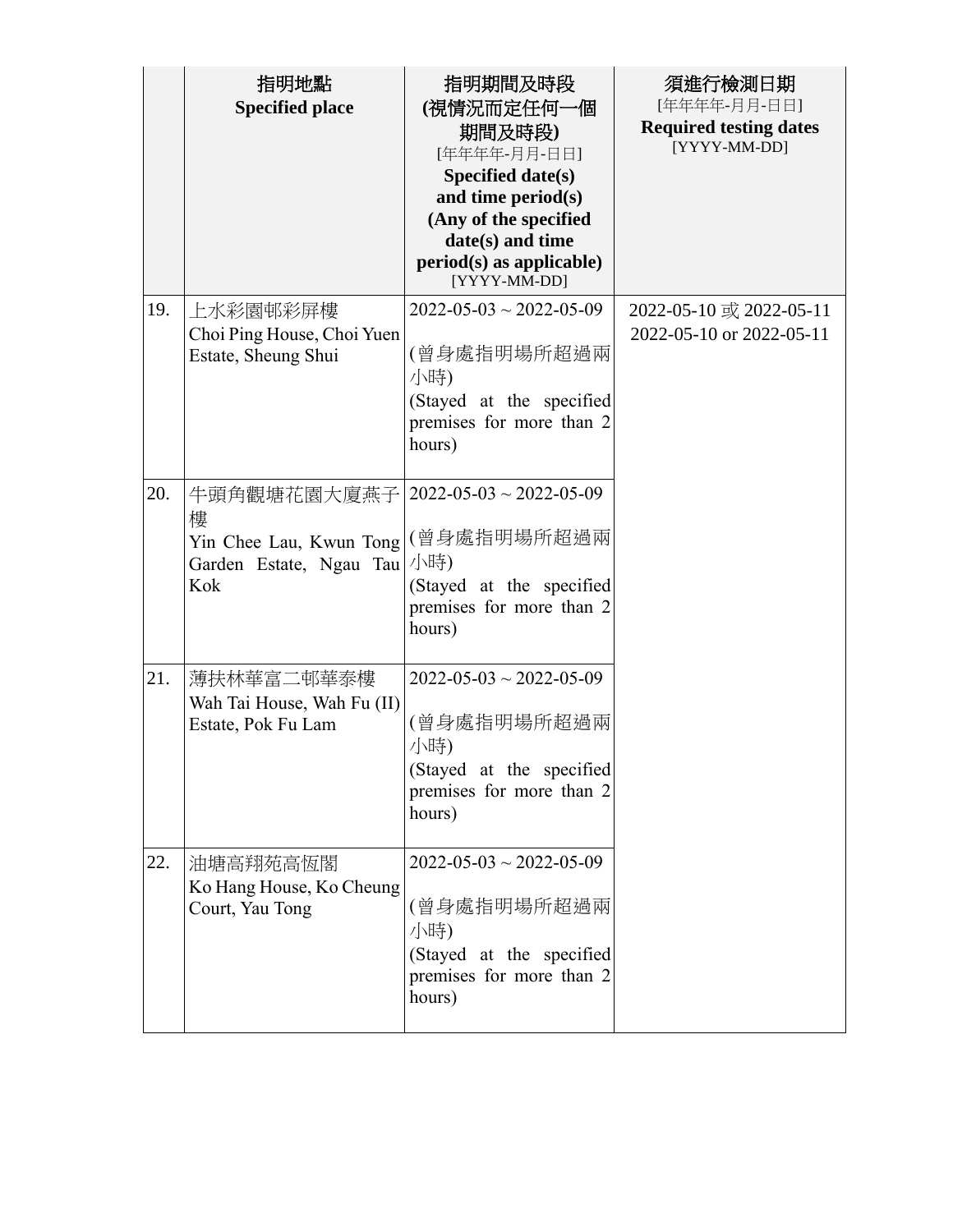|     | 指明地點<br><b>Specified place</b>                                                                                     | 指明期間及時段<br>(視情況而定任何一個<br>期間及時段)<br>[年年年年-月月-日日]<br>Specified date(s)<br>and time period(s)<br>(Any of the specified<br>date(s) and time<br>$period(s)$ as applicable)<br>[YYYY-MM-DD] | 須進行檢測日期<br>[年年年年-月月-日日]<br><b>Required testing dates</b><br>[YYYY-MM-DD] |
|-----|--------------------------------------------------------------------------------------------------------------------|---------------------------------------------------------------------------------------------------------------------------------------------------------------------------------------|--------------------------------------------------------------------------|
| 23. | 油塘油翠苑沃美閣<br>Yuk Mei House, Yau Chui<br>Court, Yau Tong                                                             | $2022 - 05 - 03 \sim 2022 - 05 - 09$<br>(曾身處指明場所超過兩<br>小時)<br>(Stayed at the specified<br>premises for more than 2<br>hours)                                                          | 2022-05-10 或 2022-05-11<br>2022-05-10 or 2022-05-11                      |
| 24. | 九龍灣麗晶花園 21座<br><b>Block</b><br>21,<br>Richland<br>Gardens, Kowloon Bay                                             | $2022 - 05 - 03 \sim 2022 - 05 - 09$<br>(曾身處指明場所超過兩<br>小時)<br>(Stayed at the specified<br>premises for more than 2<br>hours)                                                          |                                                                          |
| 25. | 上環皇后大道中 378 號福   2022-05-03 ~ 2022-05-09<br>陞閣<br>Sing Court,<br>Fook<br>Road<br>Central,<br>Queen's<br>Sheung Wan | 378 (曾身處指明場所超過兩<br>小時)<br>(Stayed at the specified<br>premises for more than 2<br>hours)                                                                                              |                                                                          |
| 26. | 秀茂坪秀茂坪邨秀裕樓<br>Sau Yue House, Sau Mau<br>Ping Estate, Sau Mau Ping                                                  | $2022 - 05 - 03 \sim 2022 - 05 - 09$<br>(曾身處指明場所超過兩<br>小時)<br>(Stayed at the specified<br>premises for more than 2<br>hours)                                                          |                                                                          |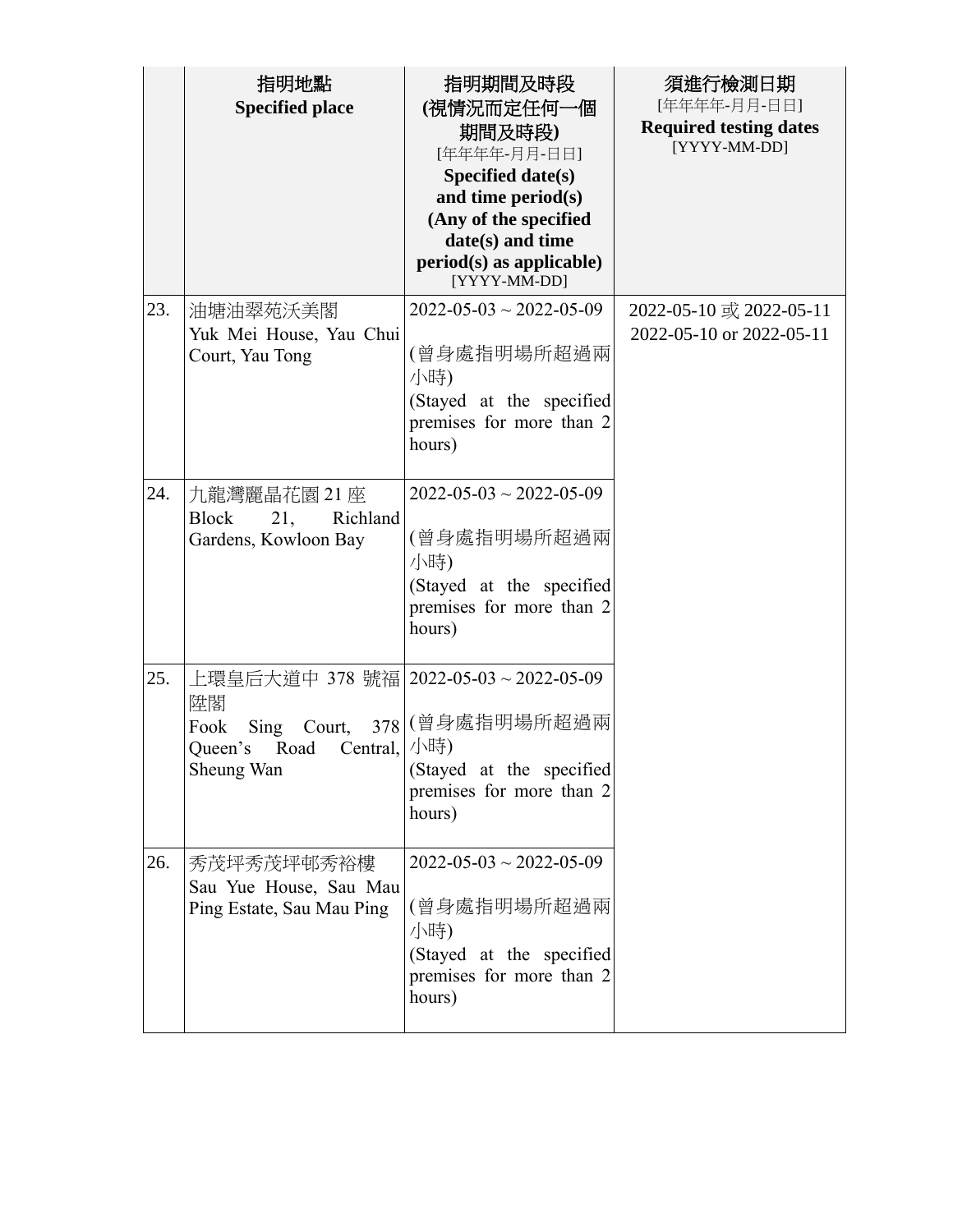|     | 指明地點                                    | 指明期間及時段                                              | 須進行檢測日期                                       |
|-----|-----------------------------------------|------------------------------------------------------|-----------------------------------------------|
|     | <b>Specified place</b>                  | (視情況而定任何一個                                           | [年年年年-月月-日日]                                  |
|     |                                         | 期間及時段)                                               | <b>Required testing dates</b><br>[YYYY-MM-DD] |
|     |                                         | [年年年年-月月-日日]                                         |                                               |
|     |                                         | Specified date(s)<br>and time period(s)              |                                               |
|     |                                         | (Any of the specified                                |                                               |
|     |                                         | date(s) and time                                     |                                               |
|     |                                         | $period(s)$ as applicable)<br>[YYYY-MM-DD]           |                                               |
| 27. | 旺角洗衣街 141-145 號正 2022-05-03~2022-05-09  |                                                      | 2022-05-10 或 2022-05-11                       |
|     | 華大廈                                     |                                                      | 2022-05-10 or 2022-05-11                      |
|     | Cheng Wah Mansion, 141-                 | (曾身處指明場所超過兩                                          |                                               |
|     | 145 Sai Yee Street, Mong                | 小時)                                                  |                                               |
|     | Kok                                     | (Stayed at the specified<br>premises for more than 2 |                                               |
|     |                                         | hours)                                               |                                               |
|     |                                         |                                                      |                                               |
| 28. | 上水祥龍圍邨呈祥樓                               | $2022 - 05 - 03 \sim 2022 - 05 - 09$                 |                                               |
|     | Ching<br>Cheung<br>House,               |                                                      |                                               |
|     | Cheung Lung Wai Estate,                 | (曾身處指明場所超過兩                                          |                                               |
|     | Sheung Shui                             | 小時)                                                  |                                               |
|     |                                         | (Stayed at the specified                             |                                               |
|     |                                         | premises for more than 2<br>hours)                   |                                               |
|     |                                         |                                                      |                                               |
| 29. | 大角咀港灣豪庭6座                               | $2022 - 05 - 03 \sim 2022 - 05 - 09$                 |                                               |
|     | Block 6, Metro Harbour                  |                                                      |                                               |
|     | View, Tai Kok Tsui                      | (曾身處指明場所超過兩                                          |                                               |
|     |                                         | 小時)                                                  |                                               |
|     |                                         | (Stayed at the specified                             |                                               |
|     |                                         | premises for more than 2                             |                                               |
|     |                                         | hours)                                               |                                               |
| 30. |                                         | $2022 - 05 - 03 \sim 2022 - 05 - 09$                 |                                               |
|     | 馬鞍山富輝花園1座<br>Block 1, Fu Fai Garden, Ma |                                                      |                                               |
|     | On Shan                                 | (曾身處指明場所超過兩                                          |                                               |
|     |                                         | 小時)                                                  |                                               |
|     |                                         | (Stayed at the specified                             |                                               |
|     |                                         | premises for more than 2                             |                                               |
|     |                                         | hours)                                               |                                               |
|     |                                         |                                                      |                                               |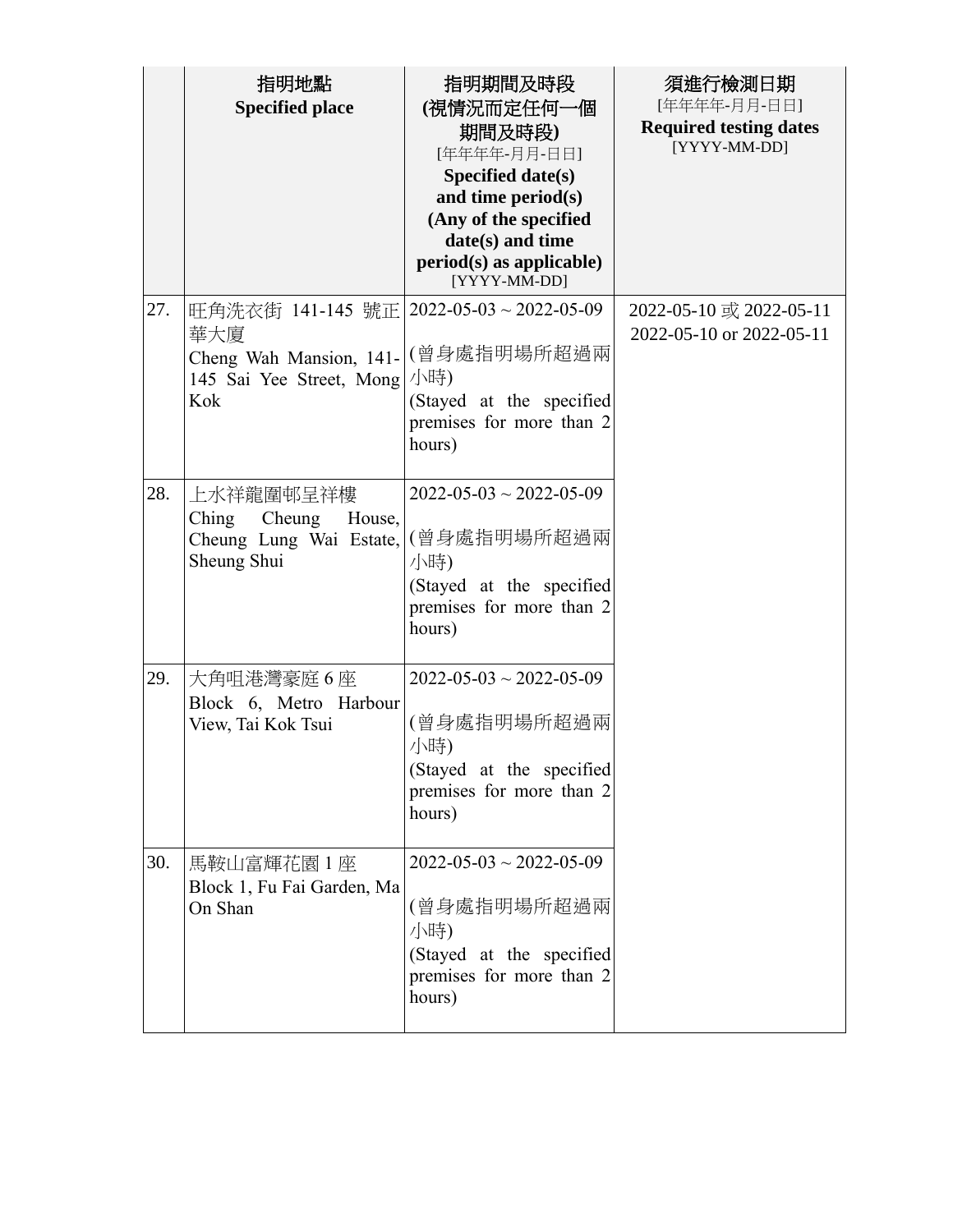|     | 指明地點<br><b>Specified place</b>                         | 指明期間及時段<br>(視情況而定任何一個<br>期間及時段)<br>[年年年年-月月-日日]<br>Specified date(s)<br>and time period(s)<br>(Any of the specified<br>date(s) and time<br>$period(s)$ as applicable)<br>[YYYY-MM-DD] | 須進行檢測日期<br>[年年年年-月月-日日]<br><b>Required testing dates</b><br>[YYYY-MM-DD] |
|-----|--------------------------------------------------------|---------------------------------------------------------------------------------------------------------------------------------------------------------------------------------------|--------------------------------------------------------------------------|
| 31. | 大埔昌運中心富昌閣<br>Fu Cheong Court, Fortune<br>Plaza, Tai Po | $2022 - 05 - 03 \sim 2022 - 05 - 09$<br>(曾身處指明場所超過兩<br>小時)<br>(Stayed at the specified<br>premises for more than 2<br>hours)                                                          | 2022-05-10 或 2022-05-11<br>2022-05-10 or 2022-05-11                      |
| 32. | 粉嶺榮福中心2座<br>Tower 2, Wing Fok Centre,<br>Fanling       | $2022 - 05 - 03 \sim 2022 - 05 - 09$<br>(曾身處指明場所超過兩<br>小時)<br>(Stayed at the specified<br>premises for more than 2<br>hours)                                                          |                                                                          |
| 33. | 青衣長安邨安湖樓<br>On Wu House, Cheung On<br>Estate, Tsing Yi | $2022 - 05 - 03 \sim 2022 - 05 - 09$<br>(曾身處指明場所超過兩<br>小時)<br>(Stayed at the specified<br>premises for more than 2<br>hours)                                                          |                                                                          |
| 34. | 青衣灝景灣2座<br>Block 2, Villa Esplanada,<br>Tsing Yi       | $2022 - 05 - 03 \sim 2022 - 05 - 09$<br>(曾身處指明場所超過兩<br>小時)<br>(Stayed at the specified<br>premises for more than 2<br>hours)                                                          |                                                                          |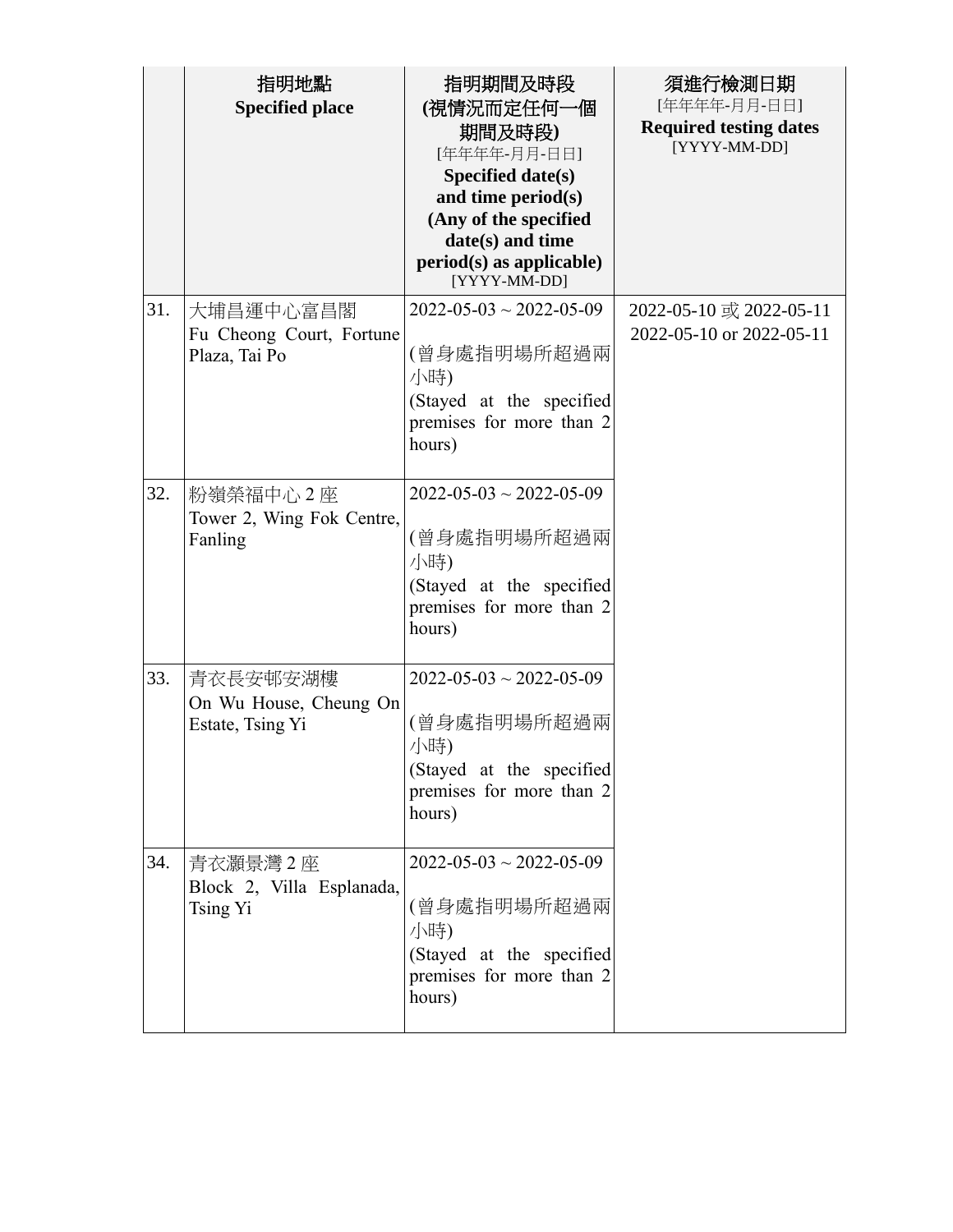|     | 指明地點<br><b>Specified place</b>                               | 指明期間及時段<br>(視情況而定任何一個<br>期間及時段)<br>[年年年年-月月-日日]<br>Specified date(s)<br>and time period(s)<br>(Any of the specified<br>date(s) and time<br>$period(s)$ as applicable)<br>[YYYY-MM-DD] | 須進行檢測日期<br>[年年年年-月月-日日]<br><b>Required testing dates</b><br>[YYYY-MM-DD] |
|-----|--------------------------------------------------------------|---------------------------------------------------------------------------------------------------------------------------------------------------------------------------------------|--------------------------------------------------------------------------|
| 35. | 鑽石山海港花園1座<br>Block 1, Hilltop Gardens,<br>Diamond Hill       | $2022 - 05 - 03 \sim 2022 - 05 - 09$<br>(曾身處指明場所超過兩<br>小時)<br>(Stayed at the specified<br>premises for more than 2<br>hours)                                                          | 2022-05-10 或 2022-05-11<br>2022-05-10 or 2022-05-11                      |
| 36. | 香港仔福群大樓 B 座<br>Block B, Abba<br>House,<br>Aberdeen           | $2022 - 05 - 03 \sim 2022 - 05 - 09$<br>(曾身處指明場所超過兩<br>小時)<br>(Stayed at the specified<br>premises for more than 2<br>hours)                                                          |                                                                          |
| 37. | 土瓜灣樂民新邨樂德樓<br>Lok Tak Lau, Lok Man Sun<br>Chuen, To Kwa Wan  | $2022 - 05 - 03 \sim 2022 - 05 - 09$<br>(曾身處指明場所超過兩<br>小時)<br>(Stayed at the specified<br>premises for more than 2<br>hours)                                                          |                                                                          |
| 38. | 長沙灣蘇屋邨壽菊樓<br>Marigold House, So Uk<br>Estate, Cheung Sha Wan | $2022 - 05 - 03 \sim 2022 - 05 - 09$<br>(曾身處指明場所超過兩<br>小時)<br>(Stayed at the specified<br>premises for more than 2<br>hours)                                                          |                                                                          |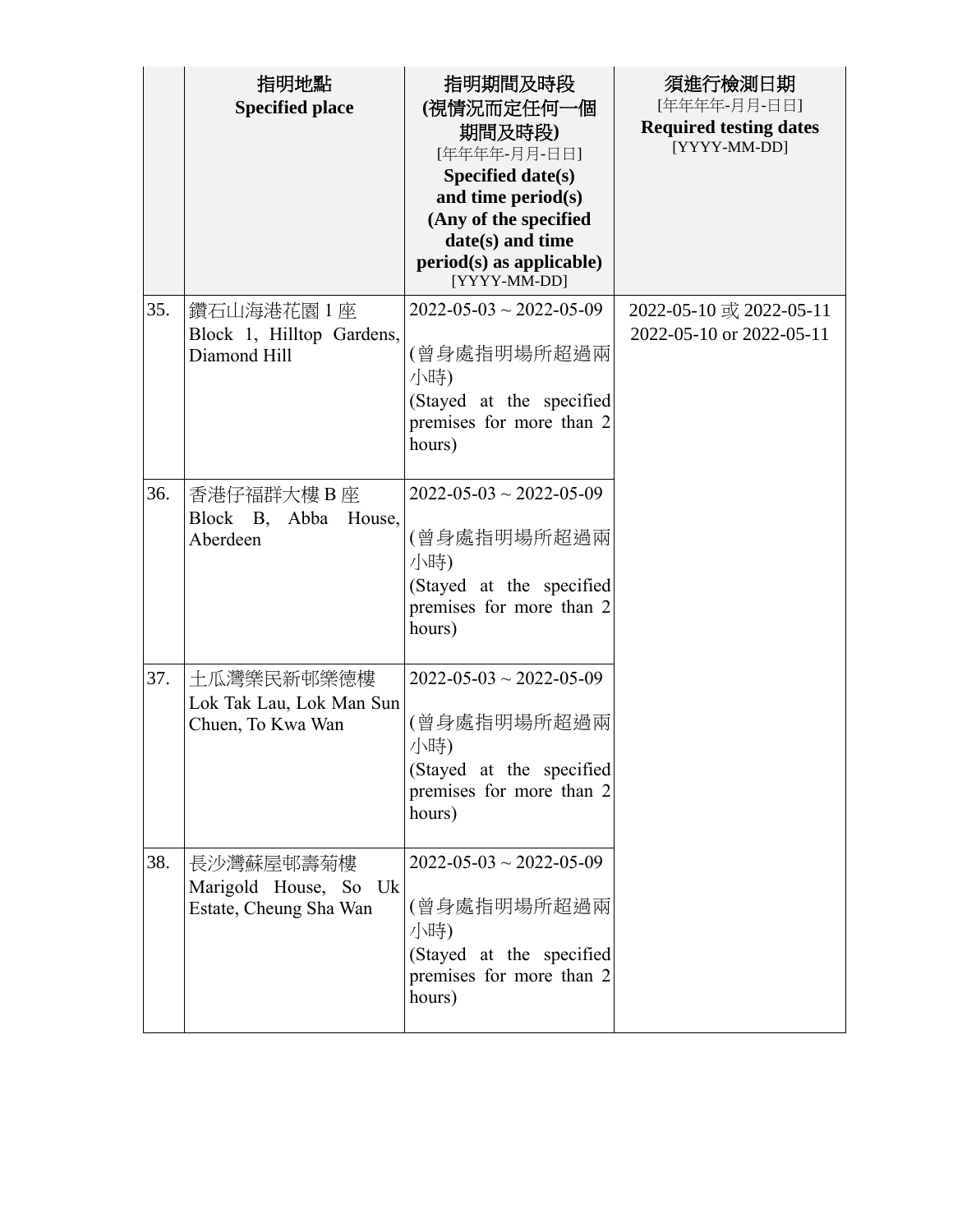|     | 指明地點<br><b>Specified place</b>                                                                        | 指明期間及時段<br>(視情況而定任何一個<br>期間及時段)<br>[年年年年-月月-日日]<br>Specified date(s)<br>and time period(s)<br>(Any of the specified<br>date(s) and time<br>$period(s)$ as applicable)<br>[YYYY-MM-DD] | 須進行檢測日期<br>[年年年年-月月-日日]<br><b>Required testing dates</b><br>[YYYY-MM-DD] |
|-----|-------------------------------------------------------------------------------------------------------|---------------------------------------------------------------------------------------------------------------------------------------------------------------------------------------|--------------------------------------------------------------------------|
| 39. | 旺角海富苑海韻閣<br>Hoi Wen House, Hoi Fu<br>Court, Mong Kok                                                  | $2022 - 05 - 03 \sim 2022 - 05 - 09$<br>(曾身處指明場所超過兩<br>小時)<br>(Stayed at the specified<br>premises for more than 2<br>hours)                                                          | 2022-05-10 或 2022-05-11<br>2022-05-10 or 2022-05-11                      |
| 40. | 黃大仙黃大仙下邨(一區)<br>龍澤樓<br>Lung Chak House, Lower (曾身處指明場所超過兩<br>Wong Tai Sin (1) Estate,<br>Wong Tai Sin | $2022 - 05 - 03 \sim 2022 - 05 - 09$<br>小時)<br>(Stayed at the specified<br>premises for more than 2<br>hours)                                                                         |                                                                          |

**(I)(a)(ii)** 初步陽性檢測個案╱陽性檢測個案曾乘搭的公共交通工具 **Public Transport Taken by Tested Preliminarily Positive Cases/ Tested Positive Cases**

無

Nil

### **(I)(a)(iii)** 污水樣本檢測呈陽性的地點

**Places with Sewage Sample(s) Tested Positive**

無

Nil

## **(I)(a)(iv)** 與初步陽性檢測個案╱陽性檢測個案有關的地點

**Places Relevant to Tested Preliminarily Positive Cases/ Tested Positive Cases** 

無

Nil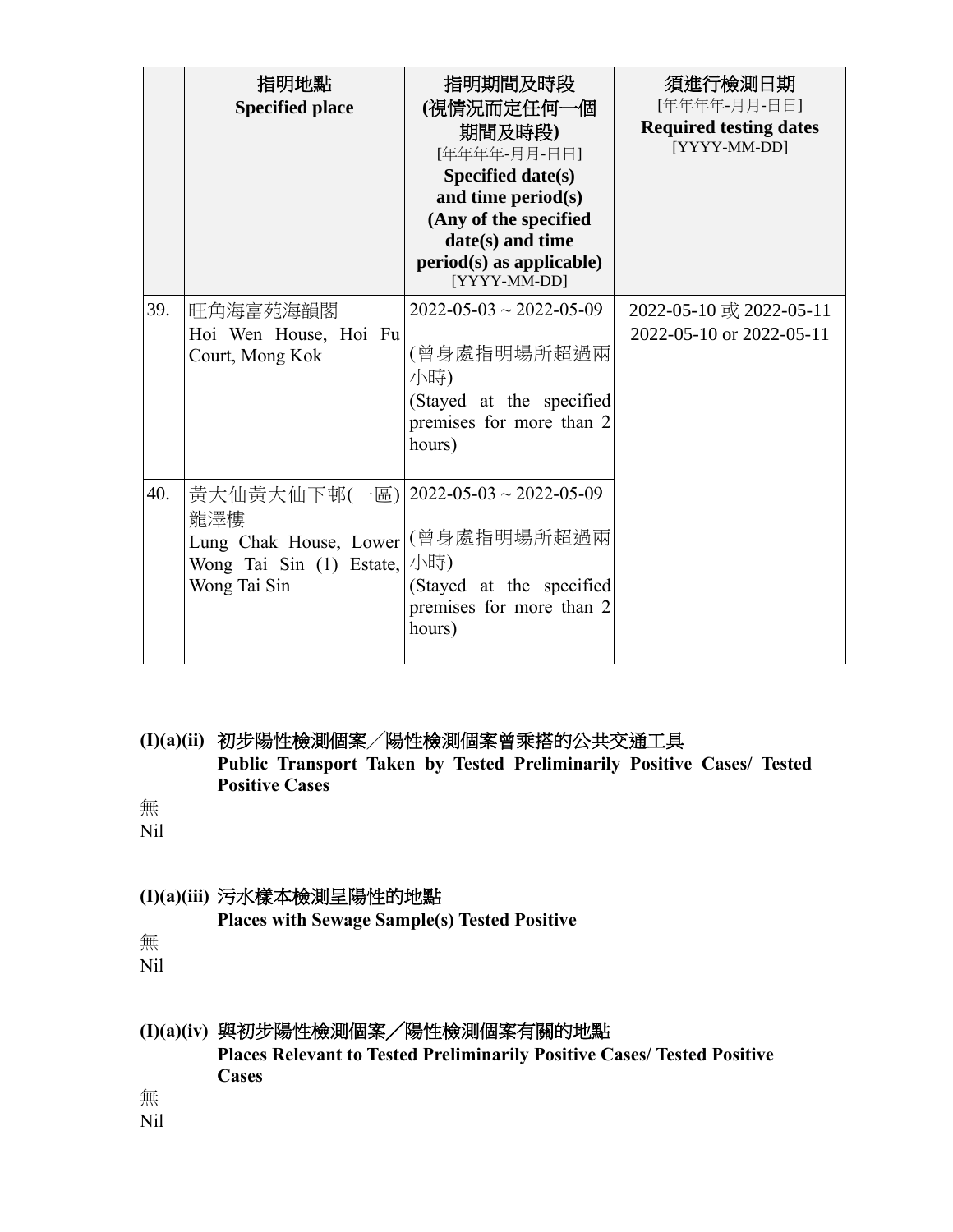**(I)(b)** 上呼吸道感染及/或流感樣疾病個案(幼稚園╱幼兒中心) **Upper Respiratory Tract Infection and/or Influenza-like Illness Cases (Kindergarten/ Child Care Centre)**

無

Nil

### **(I)(c)** 上呼吸道感染及/或流感樣疾病個案(小學) **Upper Respiratory Tract Infection and/or Influenza-like Illness Cases (Primary School)** 無

Nil

**(I)(d)** 初步陽性檢測個案╱陽性檢測個案曾到訪的地點(醫院管理局設施) **Places Visited by Tested Preliminarily Positive Cases/ Tested Positive Cases (Facilities of the Hospital Authority)**

無

Nil

# 附註:

### **Note:**

上述第(I)(a)(i)部分的指明地點不包括非住宅單位。 The non-domestic units are excluded from the specific place in Part  $(I)(a)(i)$  above.

如果屬於上述第(I)部分中指明的類別人士,須根據《預防及控制疾病規例》(第 599 章,附屬法例 A)第 22 條接受檢疫,在檢疫期間則無須遵從本公告中的規定。

如果屬於上述第(I)部分中指明的類別人士在須進行檢測日期在醫院或隔離設施接受 治療或隔離,有關人士在知會醫護人員有關適用檢測要求並在住院或隔離期間遵從 相關醫院或隔離設施的檢測安排的情況下,會獲視為已遵從強制檢測公告的規定。

上述第(I)部分中指明的類別人士如在 2022 年 2 月 9 日或之後取得 2019 冠狀病毒病 的聚合酶連鎖反應核酸檢測或快速抗原測試的陽性檢測結果(*有關人士*),則無須按 本公告的規定進行檢測。有關人士須向訂明人員按以下規定出示相關證明文件:

- (a) 就曾在聚合酶連鎖反應核酸檢測中取得陽性檢測結果的人士——出示相關載有 陽性檢測結果的電話短訊通知;或
- (b) 就曾在快速抗原測試中取得陽性檢測結果的人士——出示在政府「2019 冠狀病 毒快速抗原測試陽性結果人士申報系統」作出申報後獲發的電話短訊通知或隔 離令。

如有關人士未能出示相關證明文件,則仍須按本公告的規定進行檢測。

If a person who falls within the category specified in Part (I) above is required to undergo quarantine pursuant to section 22 of the Prevention and Control of Disease Regulation